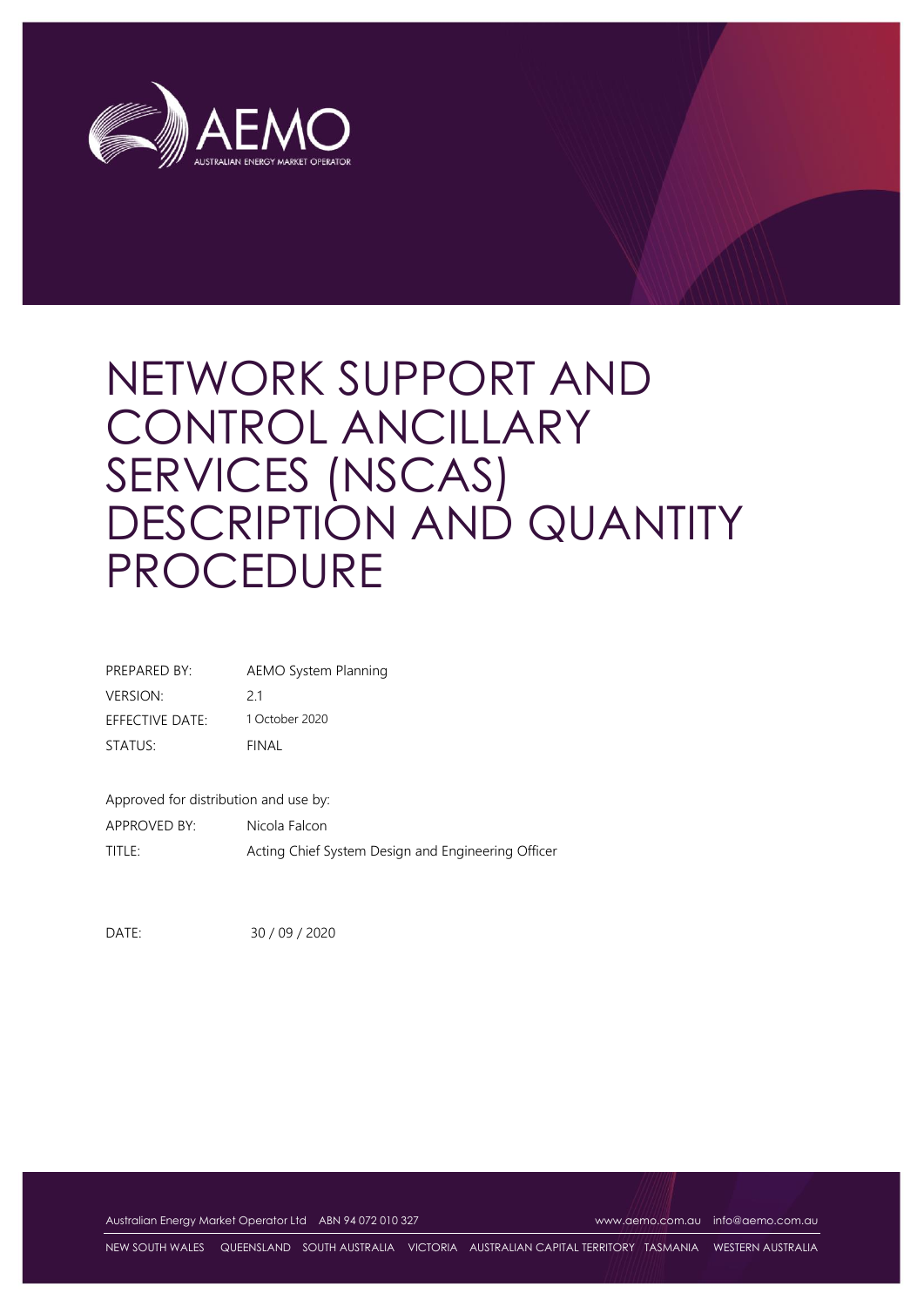

# **VERSION RELEASE HISTORY**

| <b>Version</b> | <b>Effective Date</b> | <b>Summary of Changes</b>                                                                                                                                                                                                                                                                                                                                   |
|----------------|-----------------------|-------------------------------------------------------------------------------------------------------------------------------------------------------------------------------------------------------------------------------------------------------------------------------------------------------------------------------------------------------------|
| 21             | 1 October 2020        | Amendments to approach for definition of NSCAS types.<br>Amendments to approach for assessments of system security.<br>Amendments to process for selection of constraints.<br>Introduced high level modelling principles, replaced detailed processes.<br>Combined the NSCAS description procedure and NSCAS quantity<br>procedure into a single procedure. |
|                | 5 April 2011          | First Issue                                                                                                                                                                                                                                                                                                                                                 |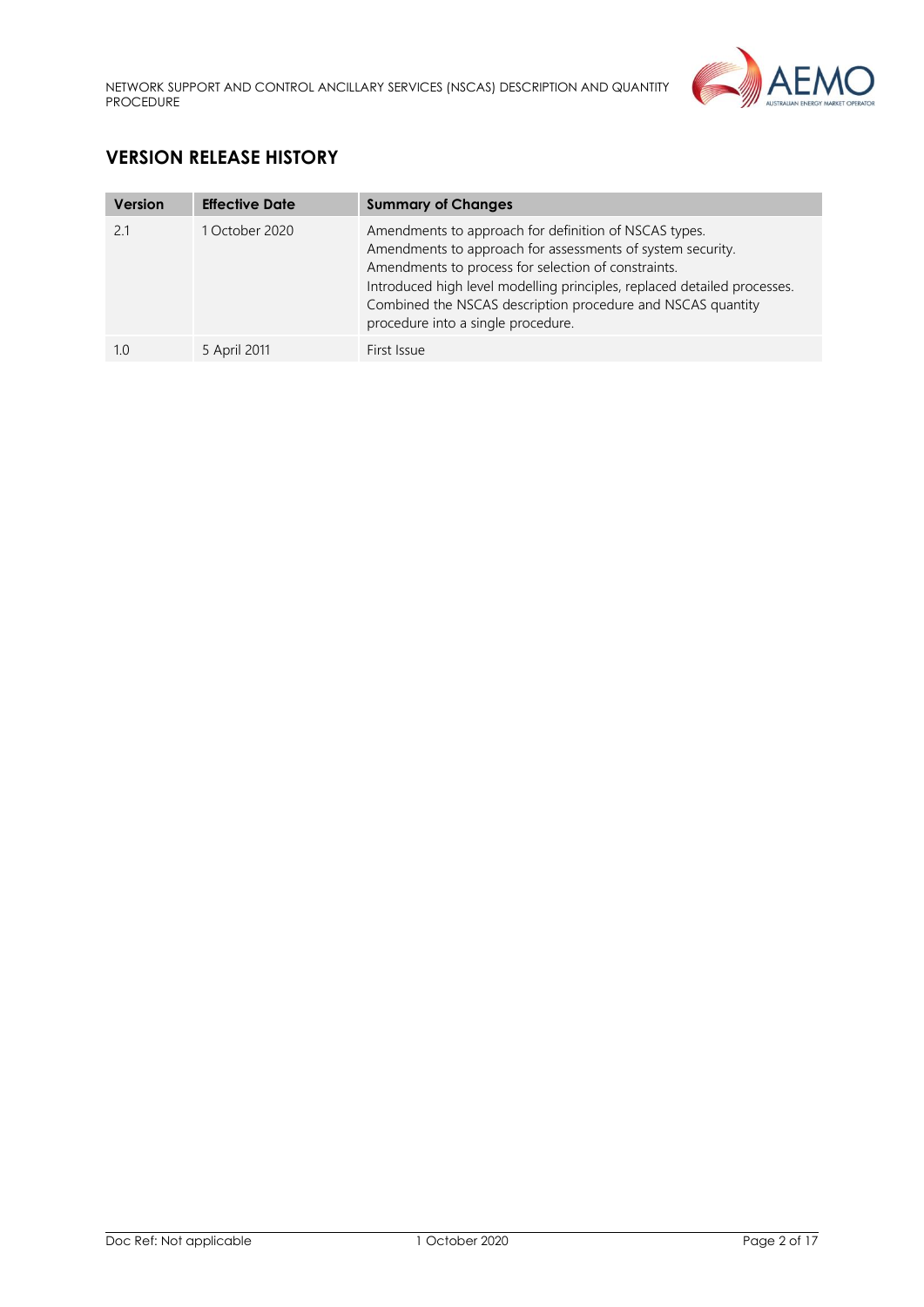

# **CONTENTS**

| $\mathbf{1}$ . | <b>INTRODUCTION</b>                                        | $\overline{4}$ |  |  |
|----------------|------------------------------------------------------------|----------------|--|--|
| 1.1.           | Purpose and scope                                          | $\overline{4}$ |  |  |
| 1.2.           | Definitions and interpretation                             | 4              |  |  |
| 1.3.           | Related documents                                          | 5              |  |  |
| 2.             | NSCAS DESCRIPTION                                          | 5              |  |  |
| 2.1.           | NSCAS application and types                                |                |  |  |
| 2.2.           | Reliability and Security Ancillary Service (RSAS)          |                |  |  |
| 2.3.           | Market Benefit Ancillary Service (MBAS)                    |                |  |  |
| 3.             | NSCAS QUANTITY PROCEDURE                                   | 8              |  |  |
| 3.1.           | 8<br>NSCAS quantity procedure context                      |                |  |  |
| 3.2.           | 10 <sup>°</sup><br>Determining the quantity of RSAS        |                |  |  |
| 3.3.           | 12<br>Determining the quantity of MBAS                     |                |  |  |
|                | INPUTS AND ASSUMPTIONS FOR NSCAS ASSESSMENT<br>APPENDIX A. | 15             |  |  |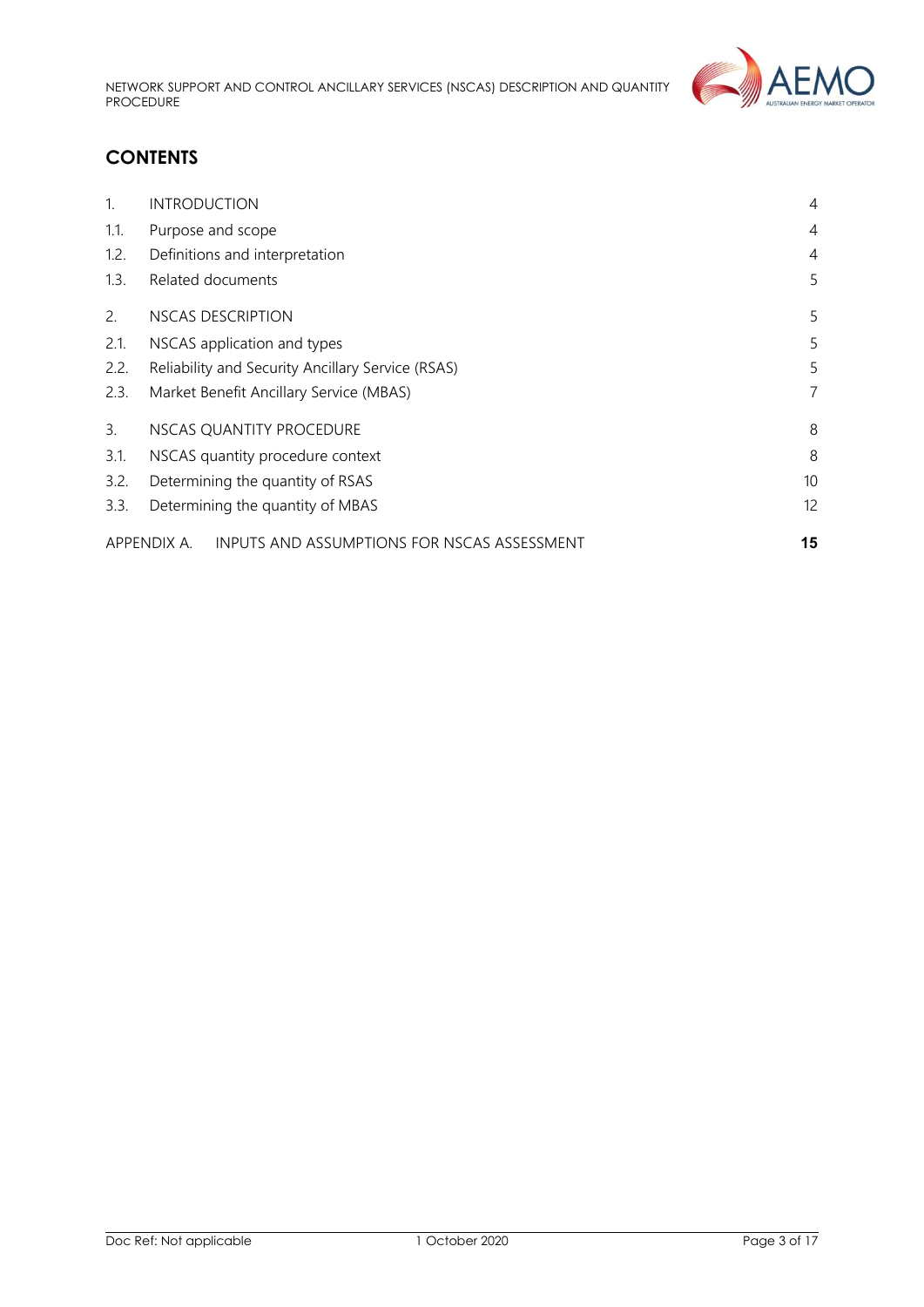

# <span id="page-3-0"></span>**1. INTRODUCTION**

## <span id="page-3-1"></span>**1.1. Purpose and scope**

These are the *NSCAS description* and the *NSCAS quantity procedure* made under clause 5.20.2 of the National Electricity Rules (**NER**).

These Procedures have effect only for the purposes set out in the NER. The NER and the *National Electricity Law* prevail over these Procedures to the extent of any inconsistency.

The purpose of this document is to describe each type of *network support and control ancillary service* (*NSCAS*), and to detail a procedure for determining the location and quantity of each type of *NSCAS* required.

## <span id="page-3-2"></span>**1.2. Definitions and interpretation**

## **1.2.1. Glossary**

Terms defined in the *National Electricity Law* and the NER have the same meanings in these Procedures unless otherwise specified in this clause.

Terms defined in the NER are intended to be identified in these Procedures by italicising them, but failure to italicise a defined term does not affect its meaning.

The words, phrases and abbreviations in the table below have the meanings set out opposite them when used in these Procedures.

| Term                    | <b>Definition</b>                                                                                      |
|-------------------------|--------------------------------------------------------------------------------------------------------|
| <b>MBAS</b>             | Market Benefit Ancillary Service                                                                       |
| <b>NEM</b>              | National Electricity Market                                                                            |
| NER.                    | National Electricity Rules                                                                             |
| <b>NMAS</b>             | Non-market ancillary service                                                                           |
| <b>NSCAS</b>            | Network support and control ancillary service                                                          |
| <b>NSCAS Report</b>     | The document referred to in clause 5.20.3 of the NER and published annually by AEMO<br>under that name |
| NSCAS tender quidelines | The document referred to in clause 3.11.5 (b) of the NER and published by AEMO under<br>that name      |
| <b>RSAS</b>             | Reliability and Security Ancillary Service                                                             |
| <b>TNSP</b>             | Transmission Network Service Provider                                                                  |

#### **1.2.2. Interpretation**

These Procedures are subject to the principles of interpretation set out in Schedule 2 of the *National Electricity Law*.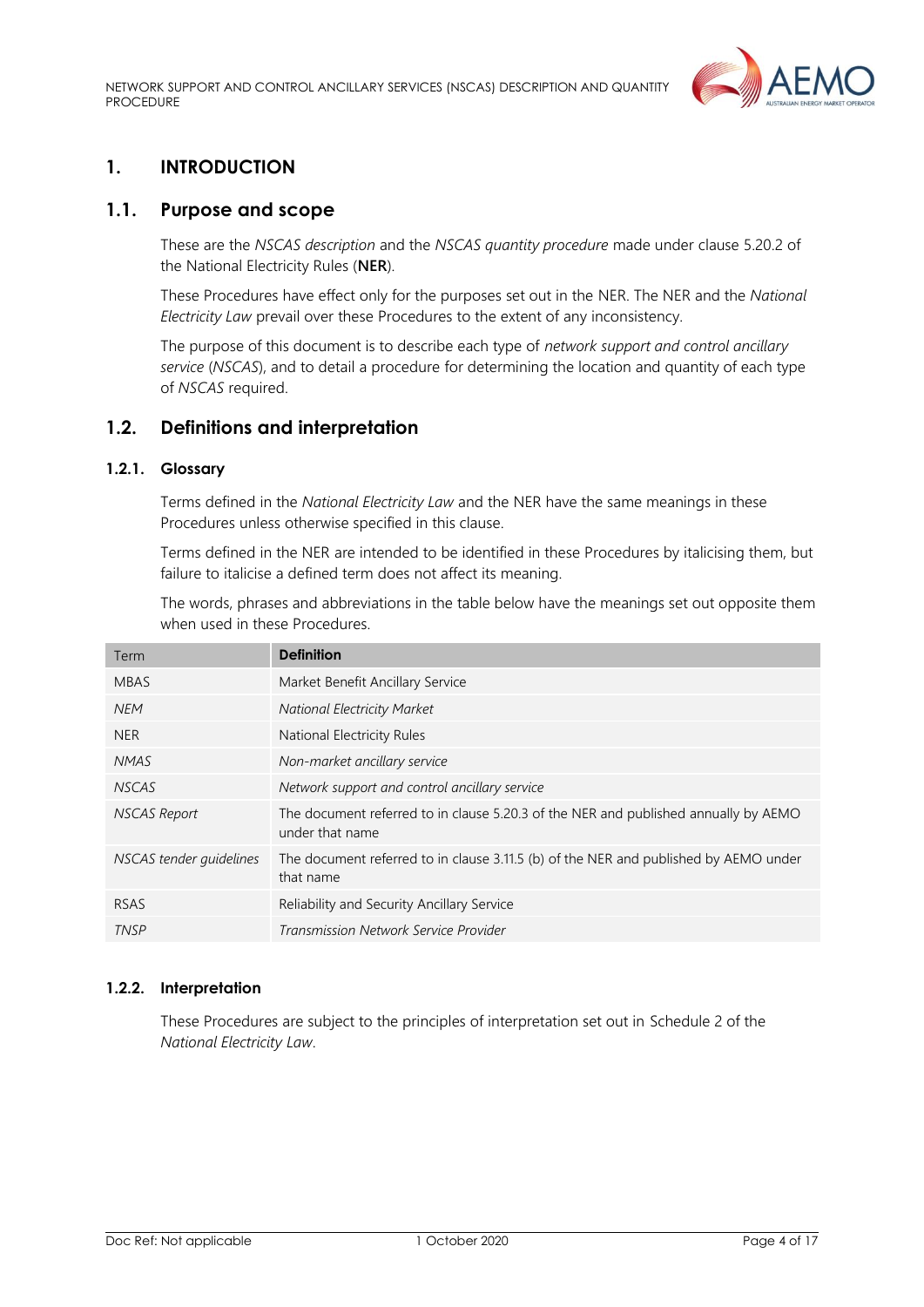

# <span id="page-4-0"></span>**1.3. Related documents**

| <b>Title</b>                                                              | Location                                                                                                                                                                           |
|---------------------------------------------------------------------------|------------------------------------------------------------------------------------------------------------------------------------------------------------------------------------|
| Network Support and<br>Control Ancillary<br>Services Tender<br>Guidelines | https://aemo.com.au/-/media/files/electricity/nem/security_and_reliability/<br>ancillary services/nscas-tender-guidelines-2017.pdf?la=en&hash=9226CE5C03AE55639<br>EACDFD312909335 |

# <span id="page-4-1"></span>**2. NSCAS DESCRIPTION**

The *NSCAS description* first notes the parties to which the description applies and the types of *NSCAS*, before providing a description, purpose and examples for each of the types.

## <span id="page-4-2"></span>**2.1. NSCAS application and types**

*NSCAS*<sup>1</sup> are *non-market ancillary services* (*NMAS*) procured to control active and reactive power flow into or out of an electricity *transmission network*, to address the following *NSCAS needs*:

- Maintain power system security and reliability of supply of the *transmission network* in accordance with the *power system security standards* and the *reliability standard*<sup>2</sup> .
- Maintain or increase power transfer capability of the *transmission network* to maximise the present value of net economic benefit to all those who produce, consume or transport electricity in the market<sup>3</sup>.

## **2.1.1. Application of the NSCAS description**

This *NSCAS description* applies to:

- AEMO;
- *Transmission Network Service Providers* (TNSPs); and
- Respondents to any call for offers for *NSCAS* in accordance with the NSCAS Tender Guidelines.

## **2.1.2. Types of NSCAS**

AEMO has defined the types of *NSCAS* according to the needs that would be primarily addressed – that is, maintaining system security and reliability, and increasing net market benefits.

As such, AEMO has divided *NSCAS* into the following types:

- Reliability and Security Ancillary Service (RSAS); and
- Market Benefit Ancillary Service (MBAS).

# <span id="page-4-3"></span>**2.2. Reliability and Security Ancillary Service (RSAS)**

#### **2.2.1. Description**

RSAS is a *NMAS* procured in order to assist AEMO to maintain power system security of the *transmission network* in accordance with the *power system security standards* or maintain reliability of supply of the transmission network in accordance with the *reliability standard*. This service may

<sup>&</sup>lt;sup>1</sup> The NSCAS definition is in the Chapter 10 Glossary of NER Version 150.

<sup>2</sup> NER Version 150, Clause 3.11.6 (a)(1).

<sup>3</sup> NER Version 150, Clause 3.11.6 (a)(2).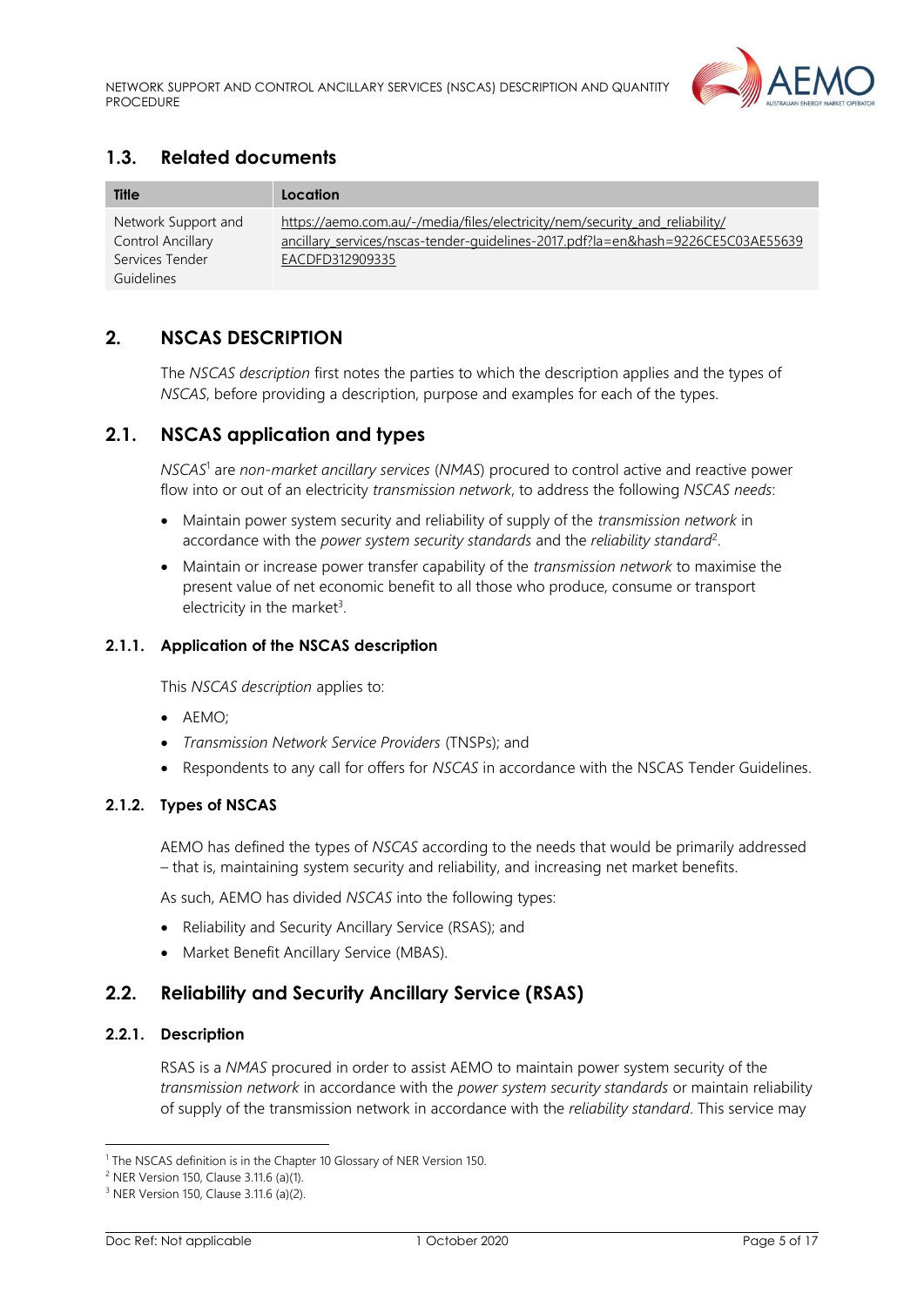

not include any services that are excluded from *NSCAS* under the NER. RSAS can be provided by entities including but not limited to *generators*, TNSPs, and *market customers*.

### **2.2.2. Purpose of Reliability and Security Ancillary Service**

The purpose of procuring RSAS is to maintain the power system within acceptable technical parameters or to increase access to supply such that the *NEM* can maintain power system security and reliability of supply of the *transmission network* in accordance with the *power system security standards* and the *reliability standard*.

RSAS provides AEMO with the tools it needs to operate the *NEM* consistent with its system security and reliability obligations. These obligations are described as follows:

- **System security**:
	- 1. To maintain the system in a secure operating state<sup>4</sup> during normal operation, consistent with the *power system security standards*.
	- 2. To return the system to a secure operating state within 30 minutes following a credible contingency or protected event, consistent with the *power system security standards*.

#### • **Reliability**:

3. To ensure each *NEM* region has sufficient local generation and transmission capacity such that demand can be supplied consistent with the *reliability standard*<sup>5</sup> .

AEMO meets these obligations by dispatching generation in line with market bids, invoking and revoking constraint equations, and adjusting network equipment such as voltage setpoints and reactive plant status.

However, network conditions can arise such that after AEMO has used all available operational tools the network is still not secure, or there is still insufficient supply to meet demand in a *NEM* region.

In this situation, AEMO must intervene in the dispatch of the NEM through some combination of directing or instructing market participants, activating emergency reserves, and shedding load.

Procurement of RSAS will increase the security and reliability of the NEM while also reducing the number of instances that AEMO needs to intervene in the dispatch of the NEM.

#### **2.2.3. Examples of Reliability and Security Ancillary Service**

RSAS can be provided through a variety of methods to enable AEMO to operate the *NEM* within the *power system security standards* and the *reliability standard.*

Examples of RSAS to maintain power system security could include, but are not limited to:

• *NMAS* contracts with market participants such as *generators* or energy storage providers for voltage control beyond what is required by their registered performance standards (for example contracting a gas unit to come online when needed to provide voltage control or a hydro unit to operate in synchronous condenser mode).

<sup>&</sup>lt;sup>4</sup> The power system is in a secure operating state if it will return to a satisfactory operating state following a credible contingency or a protected event (for example trip of a transmission line or generating unit). A satisfactory operating state is a state in which all *transmission network* elements operate within acceptable technical limits (for example voltage, frequency and current are all within safe accepted limits). See clauses 4.2.2 and 4.2.4 of the *NER* for more information.

<sup>5</sup> The reliability standard is determined by the Reliability Panel and defined in the NER. In NER version 150 the reliability standard is defined in NER 3.9.3C and allows for up to 0.002 % unserved energy in a *NEM* region per year. This may change in future NER versions.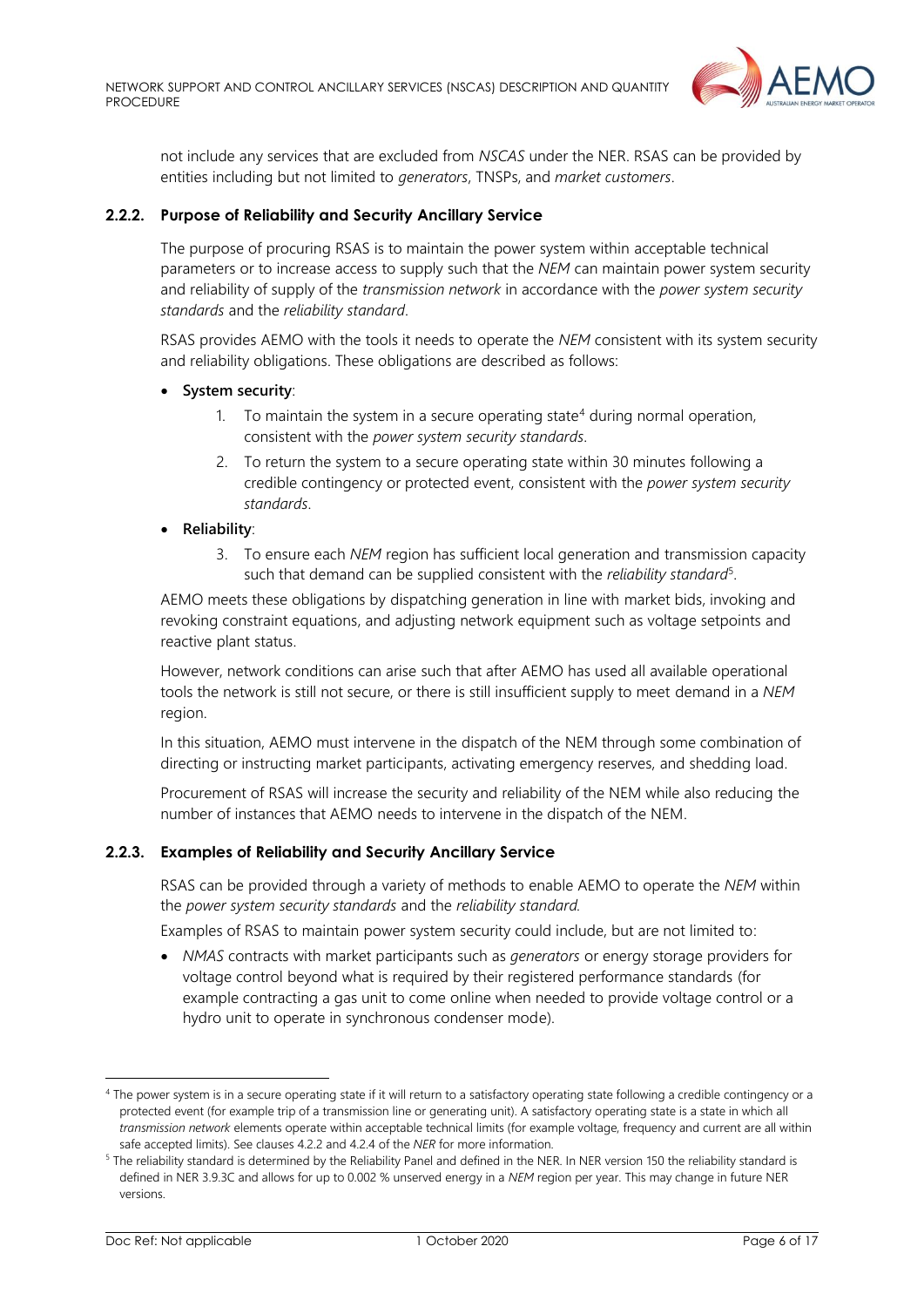

• Upgrading *network* elements to expand their secure operating envelope (for example, increasing the maximum voltage rating of a bushing in a substation).

Examples of RSAS to avoid unserved energy (USE), and thereby meet the *reliability standard*, could include, but are not limited to:

- Increasing *network* thermal limits, voltage limits, transient limits or oscillatory limits to increase power transfer. This could involve solutions such as runback schemes, *NMAS* voltage support contracts, dynamic reactive plant or others.
- Increasing power transfer capability by reducing the largest effective contingency size with controllable distributed energy resources, batteries, or pre-contingent load reduction.

## <span id="page-6-0"></span>**2.3. Market Benefit Ancillary Service (MBAS)**

#### **2.3.1. Description**

MBAS is a *NMAS* procured to increase the power transfer capability of the *transmission network*, to maximise the present value of net economic benefit to all those who produce, consume or transport electricity in the market. MBAS can be provided by entities including but not limited to *generators*, TNSPs, and *market customers*.

#### **2.3.2. Purpose of Market Benefit Ancillary Service**

The purpose of procuring MBAS is to maximise the present value of net economic benefit to all those who produce, consume or transport electricity in the electricity market.

One way that MBAS can be delivered is by increasing power transfer limits in order to reduce the impact of constraint equations on NEM dispatch. AEMO uses constraint equations to model power system limits in the *National Electricity Market* dispatch engine (NEMDE), with each constraint equation providing a mathematical representation of a physical limit of the *transmission network*.

These and a large range of other constraints apply in NEMDE to ensure that physical limits are not exceeded. NEMDE will optimise the solution across all constraints and costs to fulfil the optimisation objective, and in doing so, determine the lowest-cost solution possible within constraints. This may mean that the resultant dispatch includes higher cost generation. MBAS may be procured to maintain or increase the power transfer limit of constraints by addressing the underlying power system limitations, if the cost of the procured MBAS is less than the benefit of the lowered cost of generation dispatch.

Examples of power system limits addressed through MBAS include but are not limited to:

- Transmission thermal limitations.
- Voltage upper and lower limitations.
- Voltage stability.
- Transient stability.
- Oscillatory stability.
- System strength limitations<sup>6</sup>.

#### **2.3.3. Examples of Market Benefit Ancillary Service**

MBAS can be provided through a variety of methods to maintain or increase the power transfer capability of the *transmission network*. Examples include but are not limited to:

<sup>6</sup> MBAS procured to address system strength limitations excludes any service that is also capable of being made available as a *system strength service* to address a *fault level shortfall* through the arrangements in NER 5.20C, as excluded under NER 11.101.5.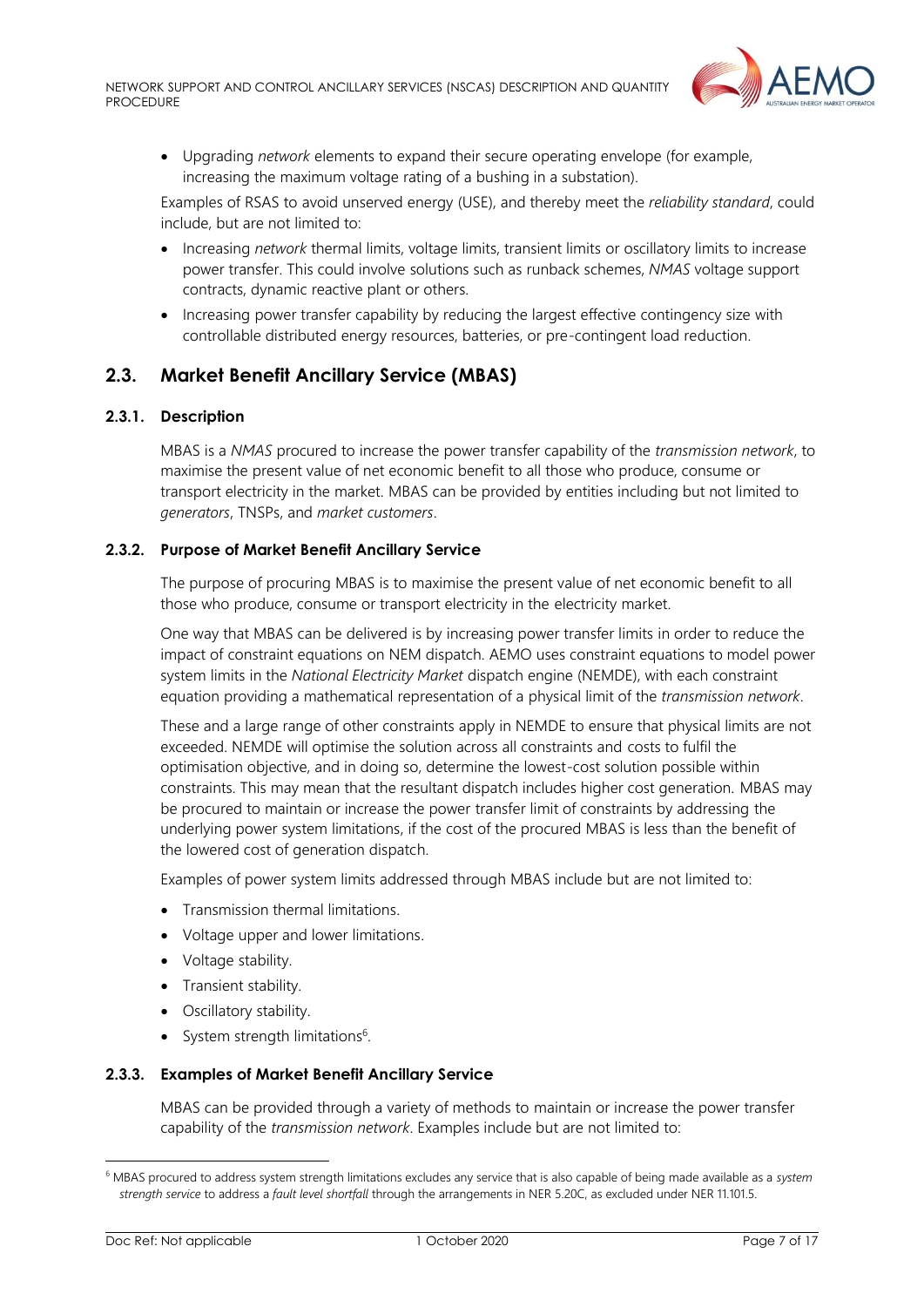

- Static var compensators, synchronous condensers, and braking resistors.
- Reactive plant (capacitor banks, reactors).
- Generators running generating plant with power system stabilisers designed to increase power transfer capability.
- Fast runback schemes of generating units.
- Line uprating.
- Virtual transmission lines.
- Phase shifting transformers.
- Series compensation.
- Control of customer load in response to certain signals.
- Installation of or utilisation of existing, small-scale generation.

## <span id="page-7-0"></span>**3. NSCAS QUANTITY PROCEDURE**

## <span id="page-7-1"></span>**3.1. NSCAS quantity procedure context**

This *NSCAS quantity procedure* records the process to identify the location and quantity of each type of *NSCAS* required.

[Figure 1](#page-7-2) illustrates the steps taken in the *NSCAS quantity procedure*, and where the procedure fits in relation to the overall *NSCAS* review and tender process.

*NSCAS needs* identified via the *NSCAS quantity procedure* are procured by the relevant TNSP, or possibly by AEMO using the *NSCAS Tender Guidelines* in the case of RSAS.

<span id="page-7-2"></span>The remainder of this procedure explains how the quantity and location of required *NSCAS* is determined – first for RSAS, then for MBAS – before providing an appendix noting the inputs and assumptions for the NSCAS review.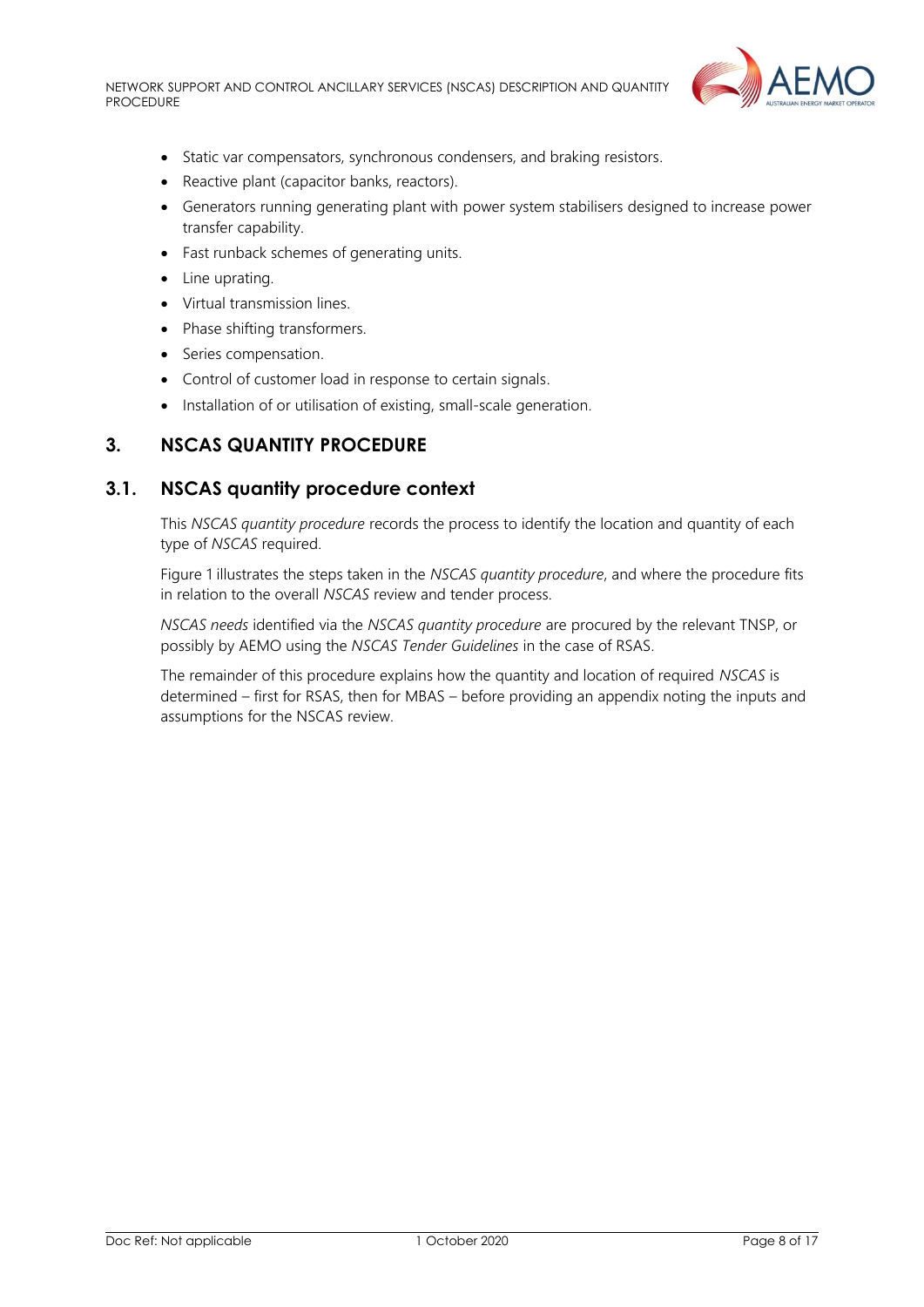



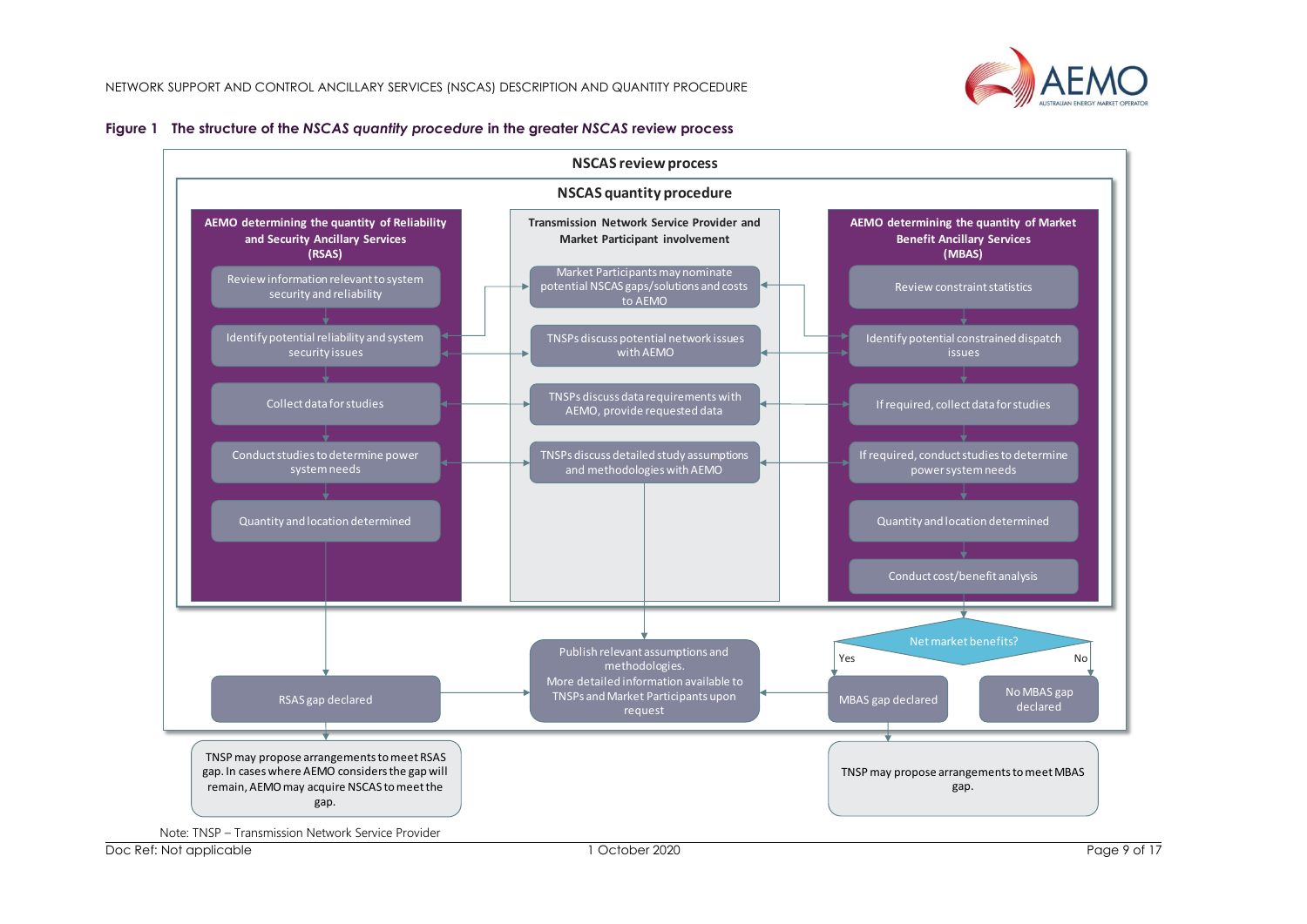

# <span id="page-9-0"></span>**3.2. Determining the quantity of RSAS**

#### **3.2.1. Identify transmission system security and reliability issues**

AEMO will identify issues in relation to power system security and reliability where RSAS is likely to be an effective solution.

Issues will be identified from review of information that may include but is not limited to:

- Planning reports such as *Transmission Annual Planning Reports*, *Integrated System Plans,* and previous *NSCAS* assessments or other existing analysis having identified system security or reliability challenges expected to arise in future due to forecast *network* changes.
- Forecasting reports such as the Electricity Statement of Opportunities.
- Operational experience and incidents such as:
	- − Operations staff recommendations about possible future system security and reliability challenges based on operational knowledge and experience.
	- − Historical periods where the system was not in a secure operating state.
	- − Historical periods where system security could be maintained or restored<sup>7</sup> only with extreme intervention measures.
	- − Historical periods where system security could be maintained or restored only by issuing directions.
	- − Historical periods where there was USE<sup>8</sup>.
	- − Historical periods where avoiding USE was only achieved with extreme intervention measures.
	- − Historical periods where avoiding USE was only achieved by issuing directions.
- Issues recommended for investigation by market participants<sup>9</sup>.

Additional issues may also be identified through power system simulation studies using assumptions highlighted in Appendix A.

AEMO will also consider whether an issue is currently under investigation by the TNSP and whether the TNSP has or is in the process of identifying a solution to an issue when determining the scope of its investigations.

#### <span id="page-9-1"></span>**3.2.2. Collect required data for assessment of RSAS needs**

AEMO will seek to obtain information to assess RSAS needs (if it is not already available to AEMO), such as:

- Interconnector active power transfer limits.
- Continuous and short-term ratings of transmission assets.
- A list of future committed *transmission network* and generation developments.
- Most recent relevant connection point forecasts.
- Historical power system snapshots under various conditions.
- Details of existing *NMAS* agreements.
- Minimum acceptable reactive power margins.

<sup>7</sup> Following a credible contingency or protected event AEMO must restore the *network* to a secure operating state within 30 minutes.

<sup>&</sup>lt;sup>8</sup> USE can only be addressed by RSAS if the *reliability standard* is projected to not be met in the year the USE is projected to occur.

<sup>9</sup> Each Annual NSCAS Review Report, starting from the 2020 NSCAS review, will include details of the timeframes and logistics for submitting recommendations of issues and solutions to be considered in the next Annual NSCAS Review.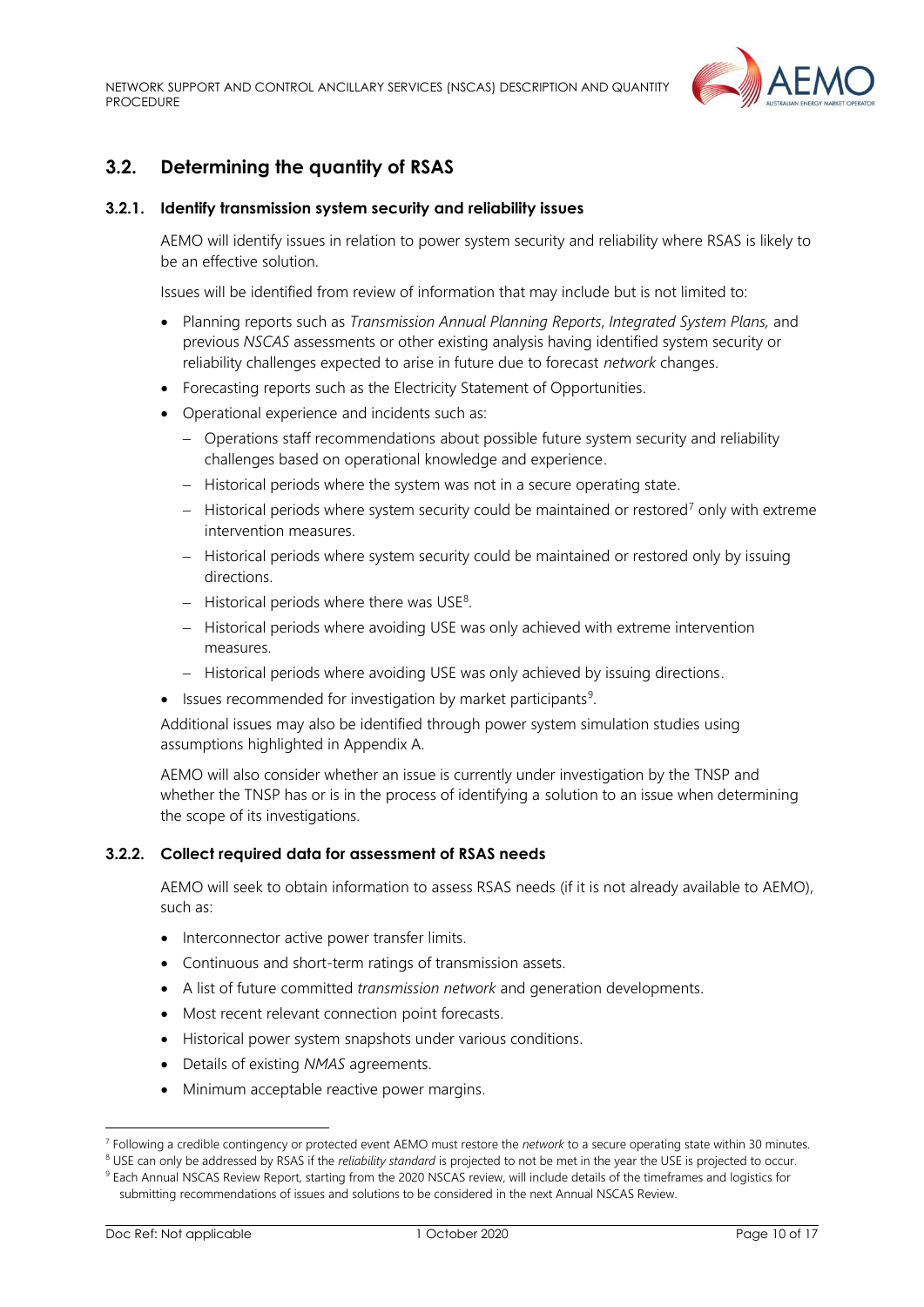

- *Network* voltage limits.
- Data for modelling the performance of relevant generator systems, batteries, dynamic plant, control schemes.
- Protection settings for fault-clearing times of key *transmission network* components.
- Any other information AEMO considers necessary to assess RSAS needs.

#### **3.2.3. Conduct power system simulation studies to determine the RSAS need**

Where necessary, study cases will be developed to model the relevant power system operating conditions under which the identified system security or reliability issues arise. Studies will quantify the extent of the RSAS issues and identify solutions to resolve them. Studies may also consider solutions to issues proposed by TNSPs or market participants, who will be consulted accordingly. These solutions are called *NSCAS needs* under the NER. In this context they are more specifically RSAS needs.

RSAS needs are to be assessed over a planning horizon of at least five years. Power system analysis will be undertaken using the inputs and assumptions recorded in Appendix A to determine the location and quantity of RSAS needs. In this context "location" and "quantity" can be interpreted broadly as meaning a functional quantitative description of the RSAS need.

In some instances, the quantification will be simple to describe, for example megavolt amperes reactive (MVAr) of reactive power absorption at a specific location. Others will be more complex, for example the design and coordination of power system stabilisers to increase transient stability limits does not have a simple unit of measure. In such instances, the description of the location and quantity of the RSAS need will proceed in so far as is practical.

In so far as is practical, AEMO will describe any *NSCAS need* in a manner that is neutral as to whether it can be delivered by a *network option* or a *non-network option*.

The type of analysis to be conducted will depend on the specific issue being assessed. In general, the analysis is expected to include simulations of system normal conditions and credible contingency events or protected events to assess the ability to maintain system security or to restore the *network* to a secure operating state within 30 minutes. This may include thermal and voltage limit studies, dynamic stability studies, voltage reactive margin studies, and more if required.

RSAS may need to be location-specific to have the desired effect. Appropriate margins will be added when assessing *NSCAS* quantities to account for uncertainties in the power system simulation studies. Description of how margins were determined will be recorded in the *NSCAS Report*.

#### **3.2.4. RSAS gap declaration**

Solutions for confirmed system security issues and confirmed system reliability issues will be recorded in the *NSCAS Report* as *NSCAS needs* (RSAS needs specifically). This will serve as the declaration of an *NSCAS gap* (an RSAS gap specifically).

AEMO may then request the relevant TNSP to put arrangements in place to meet the RSAS gap, or to provide reasons why the *NSCAS gap* will not be met. If the TNSP does not do so, AEMO can procure RSAS itself through the *NSCAS* tender process.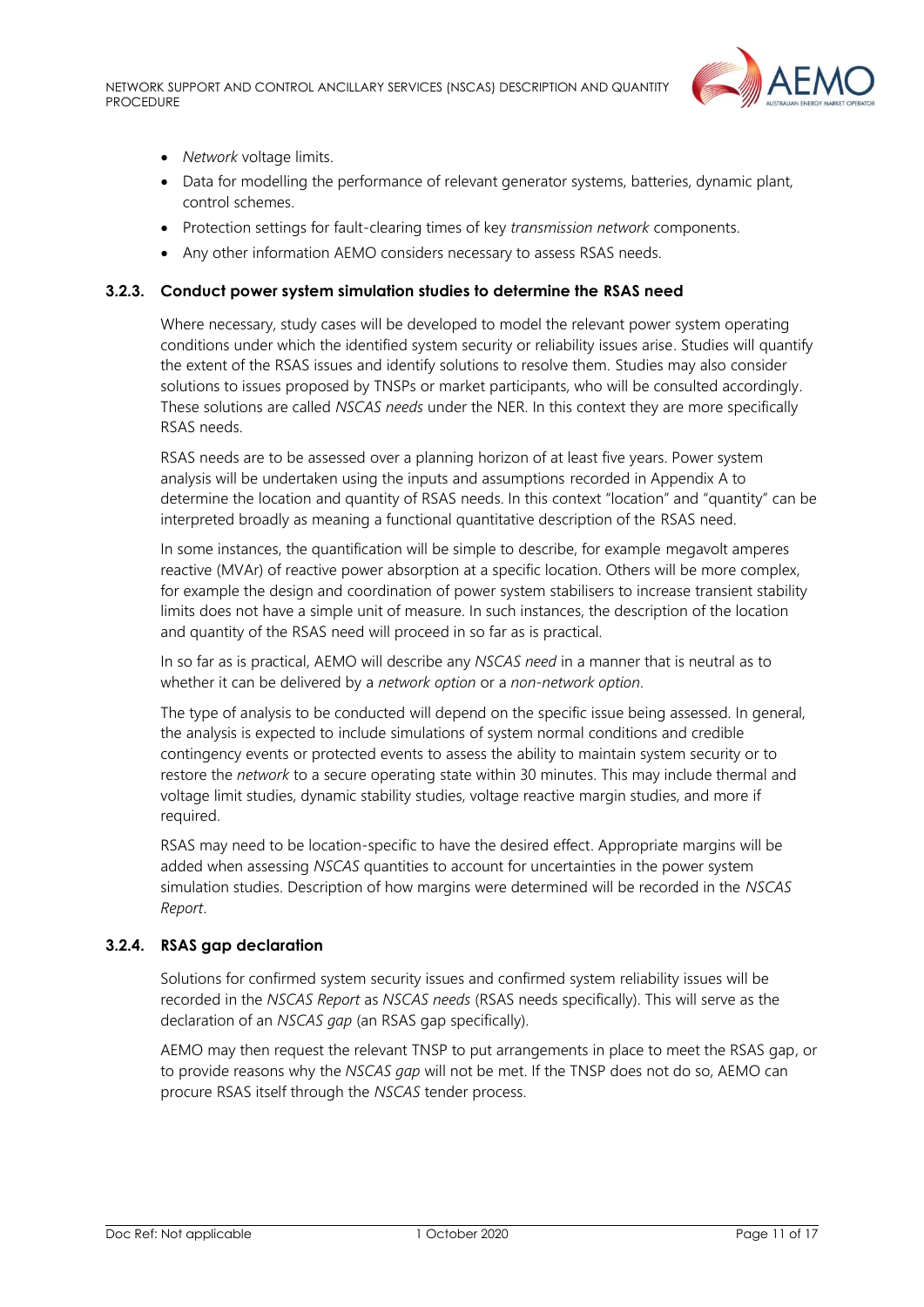

# <span id="page-11-0"></span>**3.3. Determining the quantity of MBAS**

#### **3.3.1. Identify constrained dispatch issues**

AEMO will review binding constraint statistics to determine if solutions to alleviate the constraints are likely to provide sufficient economic benefits. The binding constraints review may include but is not limited to:

- Constraint equations that have historically bound causing market impacts.
- Constraint equations that have bound causing market impacts in studies for the Electricity Statement of Opportunities*,* the *Integrated System Plan*, or other forward-looking investigations.
- Constraints recommended for consideration by market participants<sup>10</sup>.

Where deemed appropriate by AEMO, any high priority constraints identified in this initial screening will be further investigated.

AEMO will also consider whether an issue is currently under investigation by the TNSP and whether the TNSP has or is in the process of identifying a solution to an issue when determining the scope of its investigations.

#### **3.3.2. Collect data required for assessment of MBAS solutions**

AEMO will obtain any additional information required to assess MBAS solutions, if it has not already been obtained as per Sectio[n 3.2.2.](#page-9-1)

#### **3.3.3. Conduct power system simulation studies to determine the MBAS solution**

Where deemed necessary, study cases will be developed to model the relevant power system operating condition where the constraint is binding to determine the appropriate *NSCAS* solution and revised transfer limit. Studies may also consider solutions proposed by TNSPs or market participants, who will be consulted accordingly. Power system analysis undertaken will use the inputs and assumptions recorded in Appendix A to determine the location and quantity of the *NSCAS* required.

In so far as is practical, AEMO will describe any solution in a manner that is neutral as to whether it can be delivered by a *network option* or a *non-network option*.

The type of analysis to be conducted will depend on the specific issue being assessed. In general, the analysis is expected to include simulations of system normal conditions and credible contingency events or protected events to assess the ability to maintain system security or to restore the *network* to a secure operating state within 30 minutes. This may include thermal and voltage limit studies, dynamic stability studies, voltage reactive margin studies, and more if required.

MBAS may need to be location-specific to have the desired effect and appropriate margins will be added when assessing *NSCAS* quantities to account for uncertainties in the power system simulation studies. Description of how margins were determined will be recorded in the *NSCAS Report*.

<sup>&</sup>lt;sup>10</sup> Each Annual NSCAS Review Report, starting from the 2020 NSCAS review, will include details of the timeframes and logistics for submitting recommendations of constraints and solutions to be considered in the next Annual *NSCAS* Review.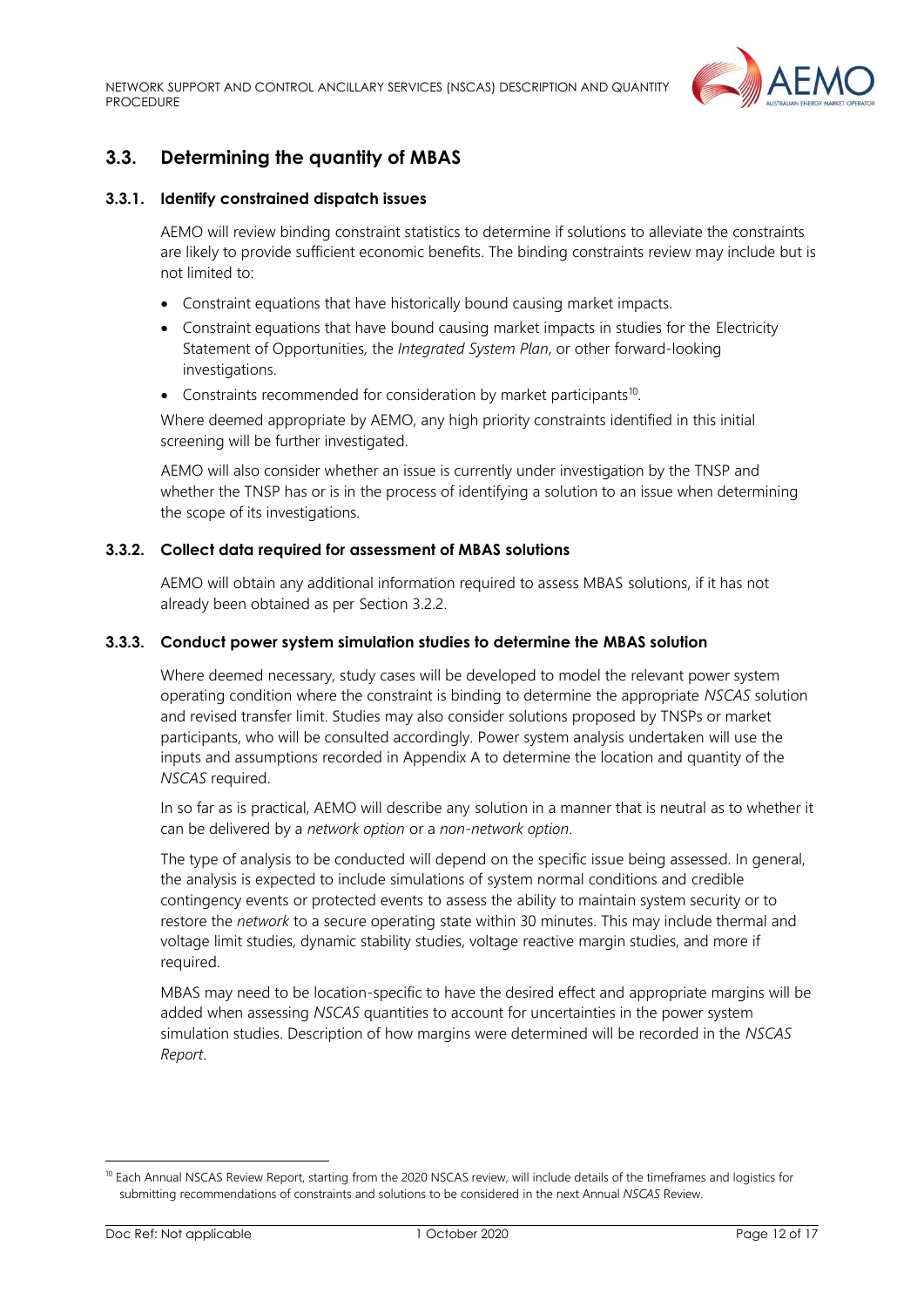

## **3.3.4. Conduct cost benefit assessment for enhancing network transfer capability**

AEMO, where necessary, will carry out a cost benefit assessment to identify and declare an MBAS gap to address identified high priority constraints.

Any cost benefit assessment will be tailored as appropriate to the issue and solutions under consideration. The level of detail of assessments will be commensurate to the estimated capital cost of the solutions. Solutions with an estimated capital cost less than the regulatory investment test – transmission (RIT-T) cost threshold<sup>11</sup> will be assessed to a level of detail akin to a network capability incentive parameter action plan (NCIPAP) assessment. Solutions with an estimated capital cost greater than the RIT-T threshold may be assessed in greater detail accordingly.

Any AEMO cost benefit assessment will consider factors that may include but are not limited to:

- 1. Solution costs, considering:
	- a. Capital cost of the proposed solutions identified. AEMO will estimate the capital cost of solutions based on its internal cost database, or any other available relevant information, including information provided by TNSPs and market participants. In so far as is practical, AEMO will consider both *network options* and *non-network options*.
	- b. Operating and maintenance costs of the proposed solutions identified.
	- c. Weighted average cost of capital (WACC).
	- d. Economic life of assets.
- 2. Market benefits, considering:
	- a. Quantifying the reduction in the binding of the constraint. This may take the form of determining the reduction in binding hours, and the increase in the transfer limit to calculate a MWh value of higher cost generation avoided.
	- b. The relative cost difference between the higher cost generation dispatched when the constraint is binding, and the lower cost generation dispatched when the constraint is not binding.

AEMO may consider and record additional market benefit classes<sup>12</sup> if they are deemed to be important to the market benefit test decision, and if it is practical to do so.

From this analysis AEMO may identify and declare an MBAS gap. AEMO may then request the relevant TNSP to put arrangements in place to meet the MBAS gap, or to provide reasons why the *NSCAS gap* will not be met. Arrangements to meet the MBAS gap will be subject to rules requirements applying to TNSP expenditure.

#### **3.3.5. MBAS gap declaration**

Alleviation of constraints that have been found by AEMO to yield net market benefits will be recorded in the *NSCAS Report* as *NSCAS needs* (MBAS needs specifically). This will serve as the declaration of an *NSCAS gap* (an MBAS gap specifically).

<sup>11</sup> \$6 million at the time of publication of this document. This value may be revised by the AER over time. Refer to [https://www.aer.gov.au/networks-pipelines/guidelines-schemes-models-reviews/cost-thresholds-review-for-the-regulatory](https://www.aer.gov.au/networks-pipelines/guidelines-schemes-models-reviews/cost-thresholds-review-for-the-regulatory-investment-tests-2018)[investment-tests-2018](https://www.aer.gov.au/networks-pipelines/guidelines-schemes-models-reviews/cost-thresholds-review-for-the-regulatory-investment-tests-2018)

<sup>&</sup>lt;sup>12</sup> For example AER, Cost benefit analysis guidelines - Guidelines to make the Integrated System Plan actionable, p20, August 2020, at <https://www.aer.gov.au/system/files/AER%20-%20Cost%20benefit%20analysis%20guidelines%20-%2025%20August%202020.pdf> and the Application guidelines regulatory investment test, December 201[8 https://www.aer.gov.au/system/files/AER%20-](https://www.aer.gov.au/system/files/AER%20-%20Final%20RIT-T%20application%20guidelines%20-%2014%20December%202018_0.pdf) [%20Final%20RIT-T%20application%20guidelines%20-%2014%20December%202018\\_0.pdf](https://www.aer.gov.au/system/files/AER%20-%20Final%20RIT-T%20application%20guidelines%20-%2014%20December%202018_0.pdf)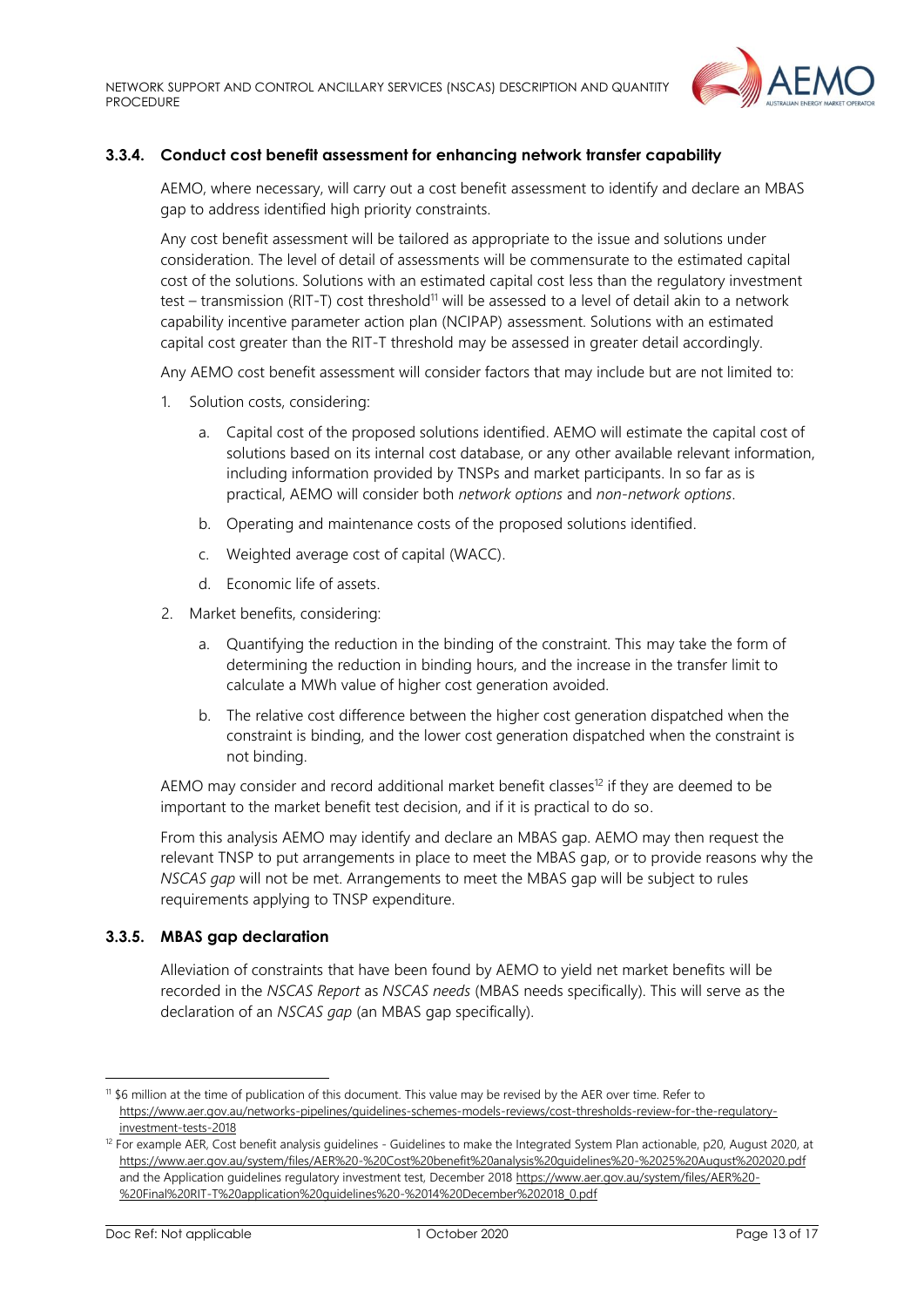

AEMO may then request the relevant TNSP to advise when it will put arrangements in place to meet the MBAS gap, or provide reasons why the *NSCAS gap* will not be met.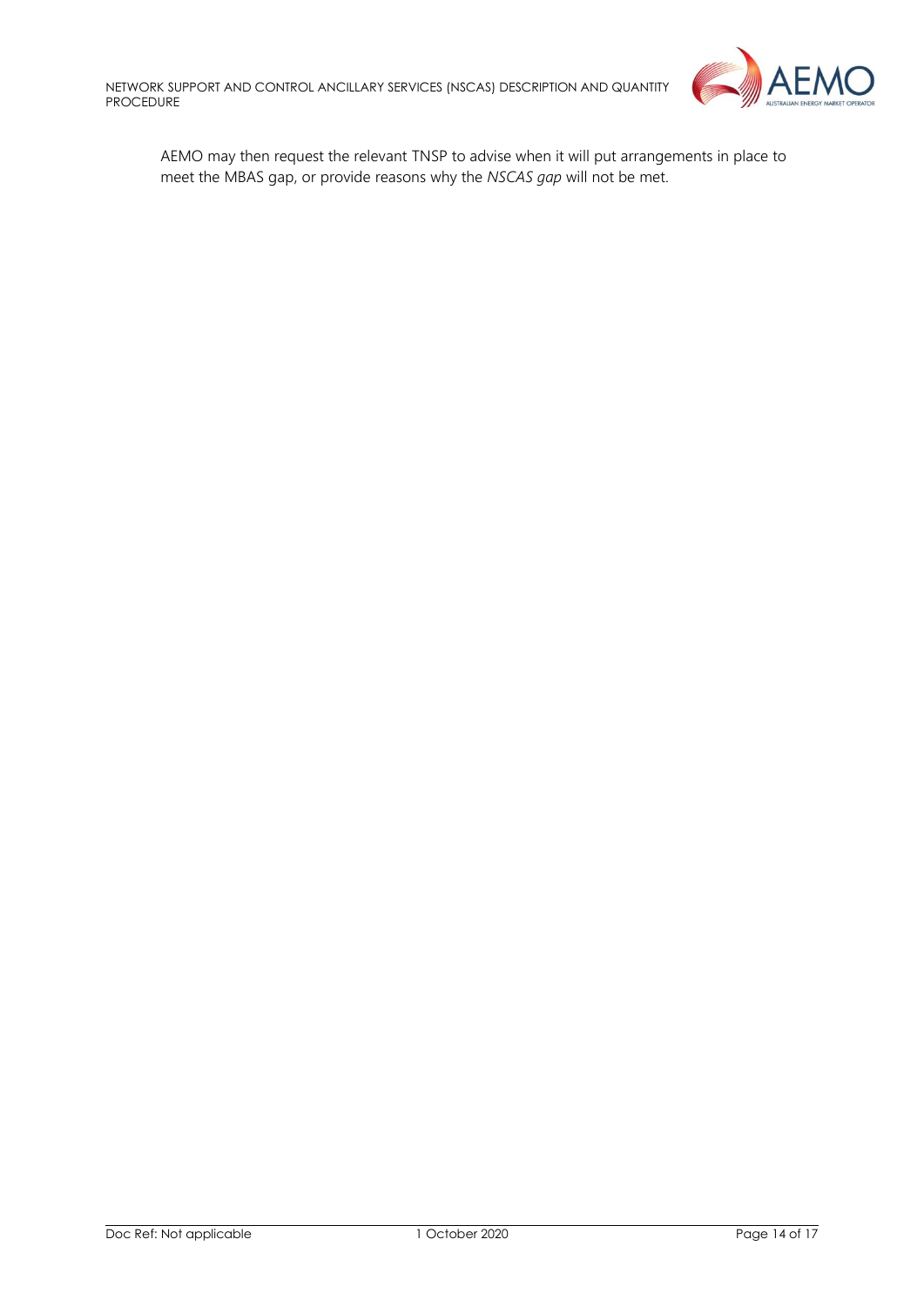

# <span id="page-14-0"></span>**APPENDIX A. INPUTS AND ASSUMPTIONS FOR NSCAS ASSESSMENT**

This appendix provides the broad modelling assumptions AEMO will apply when determining the *NSCAS* requirements. Some of the assumptions are applicable to the assessments of both *NSCAS* types and others are only applicable to one type.

AEMO will consult with TNSPs during the NSCAS review, including discussing detailed study assumptions and methodologies to ensure that the most appropriate inputs and methods are used.

To the extent it is practical to do so, AEMO will share and discuss preliminary results of identified RSAS and MBAS issues with market participants.

A description of the specific methodology followed, and the assumptions applied in the calculation of any declared *NSCAS gap*, will be provided to the local TNSP at the time of publication of the *NSCAS Report* or as soon as practicable thereafter. This may also include relevant study files and models to the extent necessary and consistent with AEMO's confidentiality obligations.

AEMO, where necessary, will publish descriptions of any relevant assumptions and methodologies used in the NSCAS review. AEMO will publish this information at the time of publication of the *NSCAS Report* (for example as an appendix) or as soon as practicable thereafter.

The *NSCAS Report* will include contact information whereby market participants may request more detailed information regarding study assumptions and methodologies, beyond what is published in the *NSCAS Report*.

#### **Inputs and assumptions associated with generation**

- AEMO will include newly committed generation within the area of study as per the latest information available on AEMO's generation information page<sup>13</sup> at the start of the *NSCAS* review.
- AEMO will use the outcomes of AEMO's *Integrated System Plan*, Electricity Statement of Opportunities or other available information to inform assumptions about future generator operation for use in the *NSCAS* studies, including situations where generator performance may be expected to differ from existing performance standards.
- Generator technologies and economic drivers are evolving and *NSCAS* studies will use the inputs and assumptions applied in the *Integrated System Plan* and Electricity Statement of Opportunities (including the latest CSIRO GenCost Report<sup>14</sup> or any replacements) to inform analysis on potential *NSCAS needs*. An example of this would be the adaption of coal generators to switching off during low price and/or any other relevant conditions.
- Generators intending to close a generating unit must notify AEMO at least 42 months (3.5 years) ahead of the *closure date*<sup>15</sup> . Announced retirements will be considered in the *NSCAS* review. AEMO may use the outcomes of the *Integrated System Plan* and Electricity Statement of Opportunities to inform studies of the potential future need for *NSCAS* for the risk of a generating unit closing in the 3.5-5 year period that has not yet been announced. This analysis is anticipated to use *expected closure years*<sup>16</sup> and risks of early or delayed retirement identified

<sup>13</sup> AEMO, NEM Generation Information, at [https://www.aemo.com.au/energy-systems/electricity/national-electricity-market](https://www.aemo.com.au/energy-systems/electricity/national-electricity-market-nem/nem-forecasting-and-planning/forecasting-and-planning-data/generation-information)[nem/nem-forecasting-and-planning/forecasting-and-planning-data/generation-information](https://www.aemo.com.au/energy-systems/electricity/national-electricity-market-nem/nem-forecasting-and-planning/forecasting-and-planning-data/generation-information)

<sup>14</sup> AEMO and CSIRO. GenCost 2019-20: Preliminary results for stakeholder review, published December 2019, at [https://www.aemo.com.au/-/media/Files/Electricity/NEM/Planning\\_and\\_Forecasting/Inputs-Assumptions-](https://www.aemo.com.au/-/media/Files/Electricity/NEM/Planning_and_Forecasting/Inputs-Assumptions-Methodologies/2019/CSIRO-GenCost2019-20_DraftforReview.pdf)[Methodologies/2019/CSIRO-GenCost2019-20\\_DraftforReview.pdf](https://www.aemo.com.au/-/media/Files/Electricity/NEM/Planning_and_Forecasting/Inputs-Assumptions-Methodologies/2019/CSIRO-GenCost2019-20_DraftforReview.pdf)

<sup>&</sup>lt;sup>15</sup> National Electricity Rules, version 150, clause 2.10.1

<sup>&</sup>lt;sup>16</sup> AEMO, NEM Generation Information, at [https://aemo.com.au/en/energy-systems/electricity/national-electricity-market-nem/nem](https://aemo.com.au/en/energy-systems/electricity/national-electricity-market-nem/nem-forecasting-and-planning/forecasting-and-planning-data/generation-information)[forecasting-and-planning/forecasting-and-planning-data/generation-information](https://aemo.com.au/en/energy-systems/electricity/national-electricity-market-nem/nem-forecasting-and-planning/forecasting-and-planning-data/generation-information)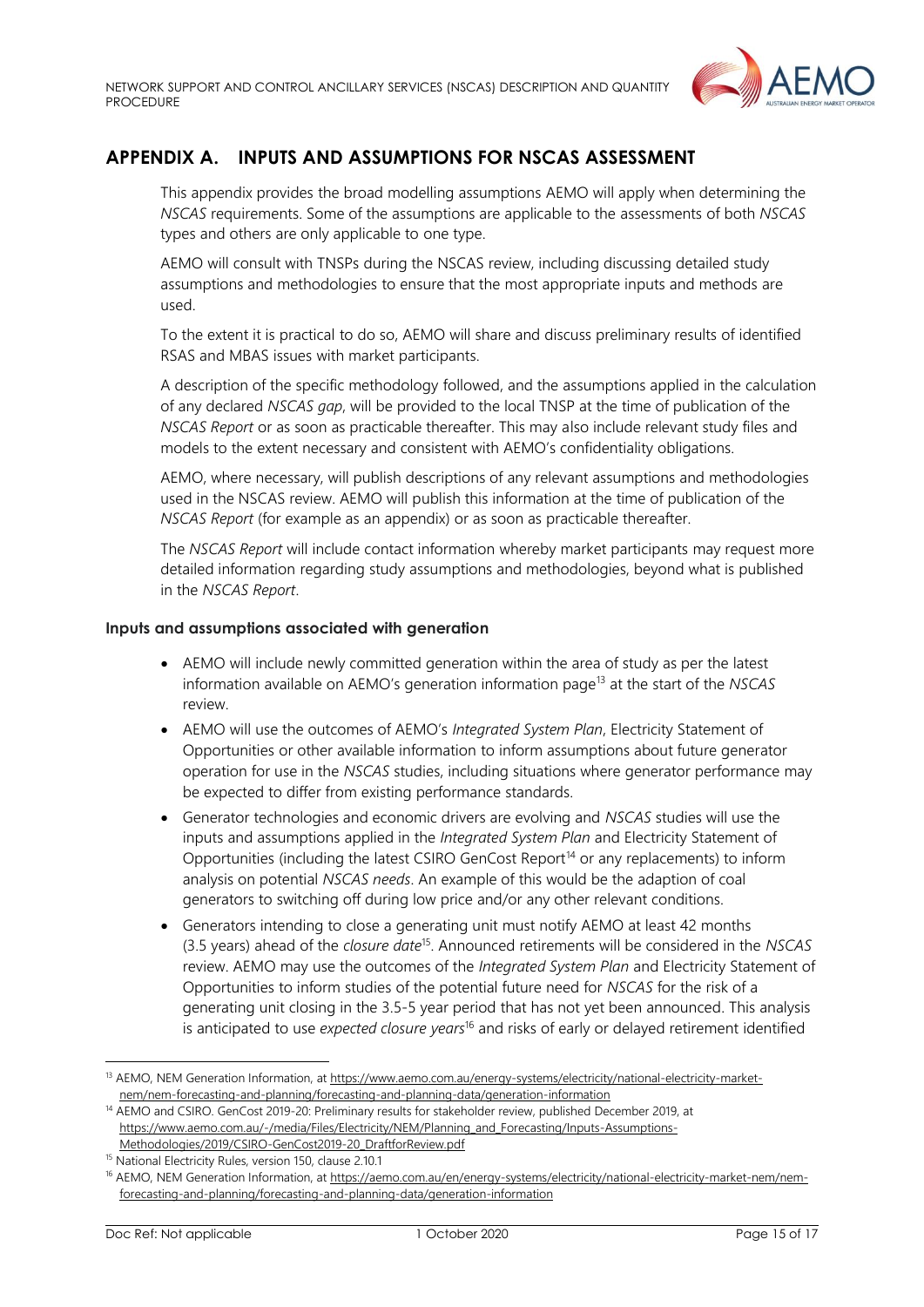

in the *Integrated System Plan*, unless other relevant and appropriate information becomes available.

#### **Inputs and assumptions associated with interconnector transfers**

- Interconnector transfers will be assumed at transfer levels appropriate to the given study bounded by the maximum transfer limits.
- If committed projects (*network* or non-network) will lead to an increase in interconnector transfer limits, then the revised interconnector limits will be assumed in the modelling.

#### **Inputs and assumptions associated with loads and demand**

- Plausible demand levels will be sourced from the best available demand forecasts at the time of assessment. *NSCAS* studies will be conducted at various demand levels appropriate to the issue being assessed.
- Loads will be modelled in a manner consistent with the type of study to be performed for determining the *NSCAS need*.

#### **Other inputs and assumptions**

- Committed *transmission network* augmentations will be modelled in order to determine *NSCAS needs*. Projects that are well advanced but not yet committed, which may come within the *NSCAS* review periods, may be included in an *NSCAS* assessment as a sensitivity.
- AEMO will consider any cost information provided by TNSPs and market participants.
- AEMO will consider *non-market ancillary services* that will be active during the study period.
- The impact of relevant control schemes will be incorporated in the assessment of the *NSCAS needs*.
- AEMO contingency studies will start from a system normal configuration with all transmission network elements in service<sup>17</sup>. Individual generating units may be out of service as per expected market behaviour. From this starting point AEMO will assess whether the system can be maintained in a secure operating state. On a case by case basis AEMO may assess if the system can be returned to a secure operating state within 30 minutes of a credible contingency or protected event.
- AEMO contingency studies will assume the worst-case plausible network conditions for the issues being assessed. For example, if a high voltage issue is most severe at minimum demand occurring at midday during a spring weekend, AEMO will study those network conditions. Where necessary, AEMO will apply thermal ratings that align with the time of day, time of year, and weather, that align with the network conditions being assessed.
- When assessing the ability of the system to return to a secure operating state within 30 minutes of a credible contingency or protected event, AEMO may assume the initial event occurs during worst case plausible network conditions for the issues being assessed. AEMO may factor in the probability of the event occurring during these conditions when determining if there is an *NSCAS need*.
- AEMO will conduct the *NSCAS* review by applying the planning assumption that one transmission line per region may be switched out of service in order to meet system security and reliability obligations such as addressing high voltage levels. Exceptions to this approach will include plausible network conditions which permit the assumption that more than one line may be switched in a region (or sub-region), or conversely plausible network conditions for

 $17$  Excluding elements that are out of service as part of the system normal configuration, for example to maintain system security.